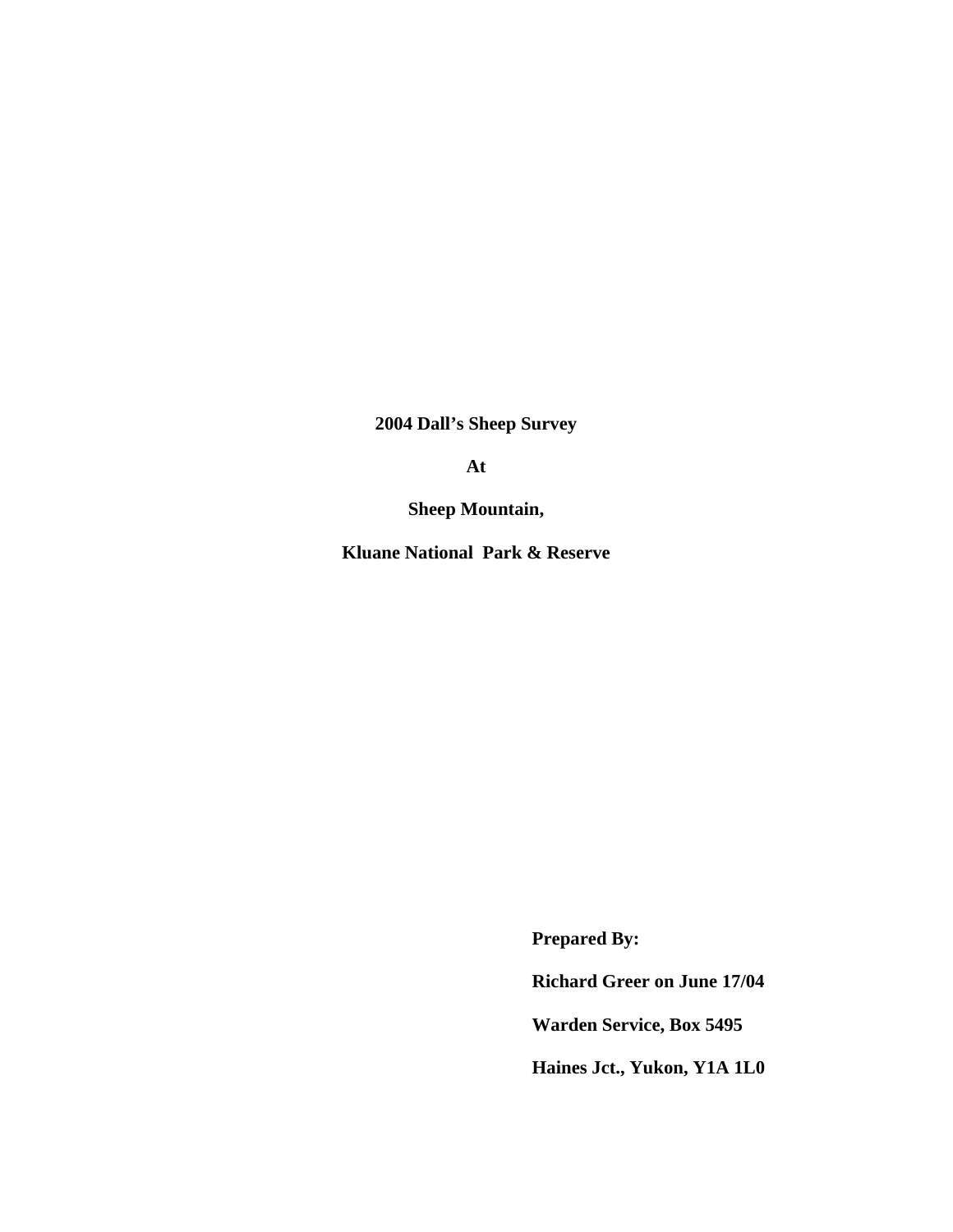#### **Introduction**

The 2004 Dall Sheep (*Ovis dalli dalli*) survey took place on June 17 and took one hour to complete. The temperature was  $+17^{\circ}$  C at 5000 feet with partial cloud cover. There was very little wind gusting to approximately five km/hr from the southwest. Using a Bell Jet Ranger, the survey crew included the pilot, Doug Makkonen (of Trans North Air), Grace Coho of the Kluane First Nation, Rick Staley Park Warden, and myself, Richard Greer.

#### **Methods**

This is a total count survey that classifies adults as rams, and nursery sheep. Juveniles are classed as young of the year (YOY). The exact number of males and females is not known because immature males (<2.5 years old) travel with the nursery band and cannot easily be distinguished from other females in the group. The nursery sheep are classed by age, rather than by sex. The numbers are used to give us some insight about the future recruitment for this herd.

Population ratios (table 1) such as young of the year (YOY) to adult, yearling to adult, and young of the year to yearlings are indications of fecundity, recruitment, and early survival respectively. Trends in productivity can be shown with these types of data.

The survey area and methodology were as described by Skjonsberg (1994). Because all sheep were well inside the study area, there were no questions about the contentious northern boundary at Congdon Creek. As there is no physical barrier at the northern boundary (Congdon Creek), animals could move across and out of the study area, but this wasn't a problem in 2004. See map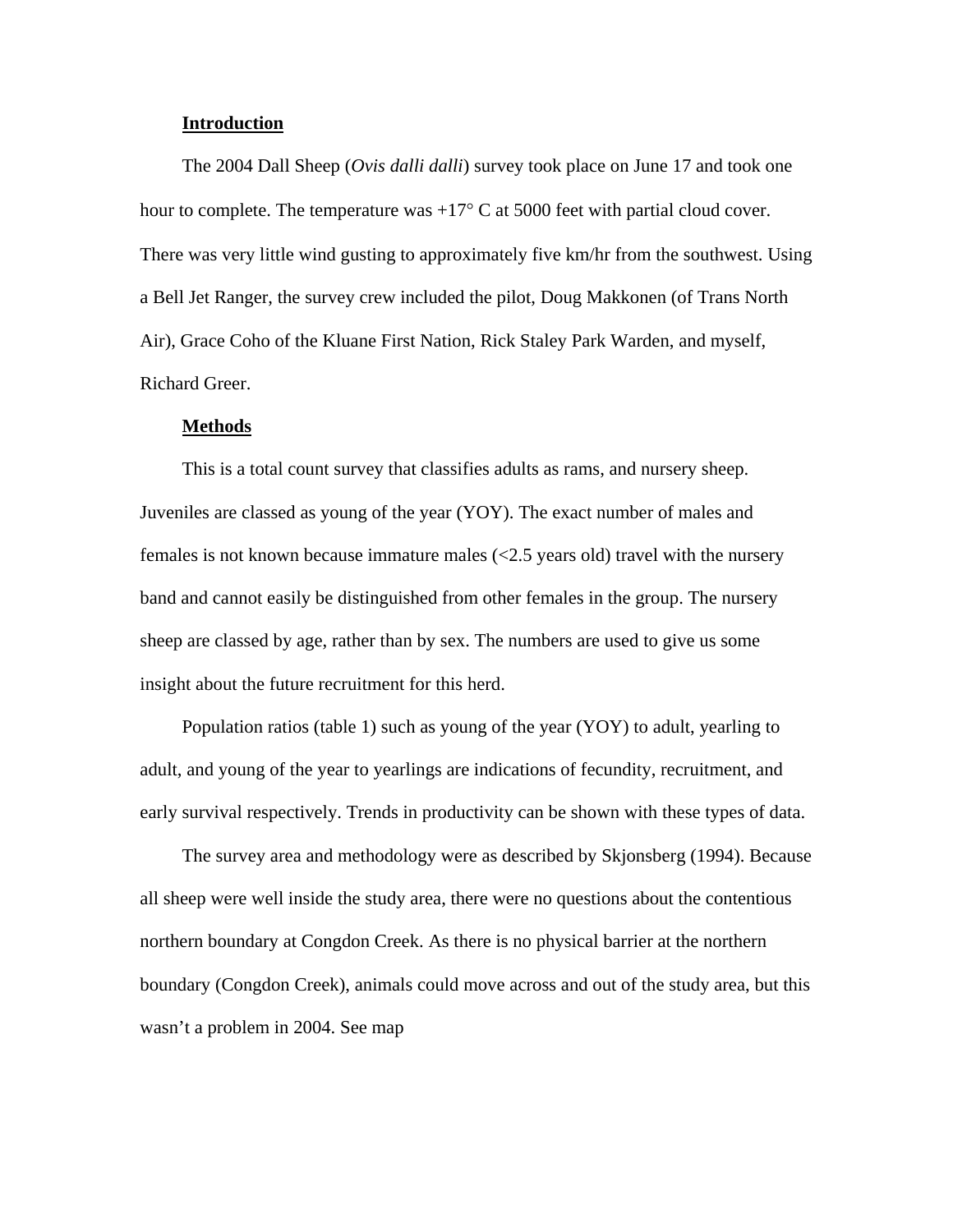# **Table 1**

| Year                                                       | <b>Rams</b> | <b>Nursery</b> | YOY   | <b>Total</b> | YOY/total | <b>YOY/nursery</b> |
|------------------------------------------------------------|-------------|----------------|-------|--------------|-----------|--------------------|
|                                                            |             | sheep $*$      |       |              | ratio     | ratio              |
| 1974                                                       | 123         | 187            | 27    | 337          |           | 14.8%              |
| 1975                                                       | 97          | 190            | 11    | 298          |           | 5.8%               |
| 1976                                                       | 146         | 114            | 13    | 273          |           | 11.4%              |
| 1977                                                       | 165         | 113            | 28    | 306          | 9.2%      | 24.8%              |
| 1978                                                       | 142         | 104            | 38    | 284          | 13.4%     | 36.5%              |
| 1979                                                       | 100         | 185            | 77    | 362          | 21.3%     | 41.6%              |
| 1980                                                       | 154         | 143            | 41    | 338          | 12.1%     | 25.2%              |
| 1981                                                       | 100         | 226            | 49    | 375          | 13.1%     | 21.7%              |
| 1982                                                       | 112         | 221            | 11    | 344          | 3.2%      | 4.9%               |
| 1983                                                       | 89          | 172            | 22    | 283          | 7.8%      | 12.8%              |
| 1984                                                       | 92          | 185            | 69    | 346          | 19.9%     | 37.3%              |
| 1985                                                       | 140         | 205            | 46    | 391          | 11.7%     | 22.4%              |
| 1986                                                       | 100         | 228            | 36    | 328          | 10.9%     | 15.8%              |
| 1987                                                       | 71          | 201            | 47    | 319          | 14.7%     | 23.4%              |
| 1988                                                       | 158         | 142            | 88    | 388          | 22.7%     | 61.9%              |
| 1989                                                       | 104         | 189            | 51    | 344          | 14.8%     | 26.9%              |
| 1990                                                       | 76          | 187            | 67    | 330          | 20.3%     | 35.3%              |
| 1991                                                       | 69          | 210            | 44    | 323          | 13.6%     | 21.0%              |
| 1992                                                       | 63          | 184            | 20    | 267          | 7.5%      | 10.9%              |
| 1993                                                       | 123         | 201            | 62    | 386          | 16.6%     | 30.8%              |
| 1994                                                       | 79          | 182            | 33    | 294          | 11.2%     | 18.2%              |
| 1995                                                       | 113         | 170            | 41    | 324          | 12.7%     | 24.1%              |
| 1996                                                       | 97          | 193            | 42    | 332          | 12.6%     | 21.8%              |
| 1997                                                       | 103         | 172            | 66    | 347          | 19.0%     | 38.4%              |
| 1998                                                       | 91          | 232            | 55    | 378          |           | 23.7%              |
| 1999                                                       | 87          | 208            | 21    | 316          |           | 10.1%              |
| 2000                                                       | 119         | 178            | 12    | 309          |           | 6.7%               |
| 2001                                                       | 113         | 147            | 19    | 279          |           | 12.9%              |
| 2004                                                       | 105         | 139            | 58    | 302          |           | 41.7%              |
| 29yr. long term average                                    |             |                |       |              |           |                    |
|                                                            | 108         | 180            | 41    | 328          |           | 22.7%              |
| 2004 sheep number deviations, above or below 29yr. average |             |                |       |              |           |                    |
|                                                            | $-3$        | $-41$          | $+17$ | $-26$        |           | $+19%$             |

Summary of Sheep Mountain Dall Sheep surveys from 1974-2001.

\*-Immature males may be included, as they are indistinguishable from the air.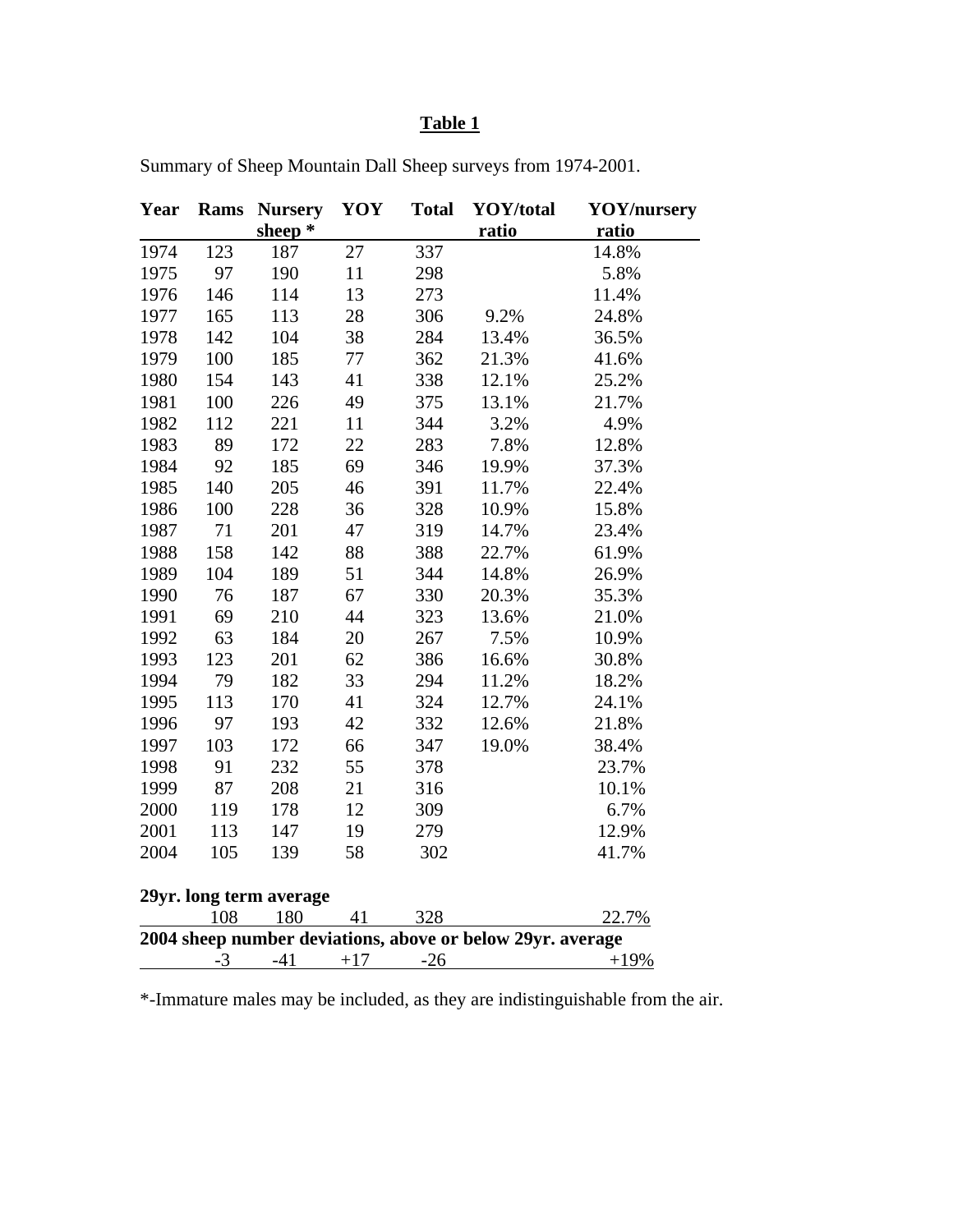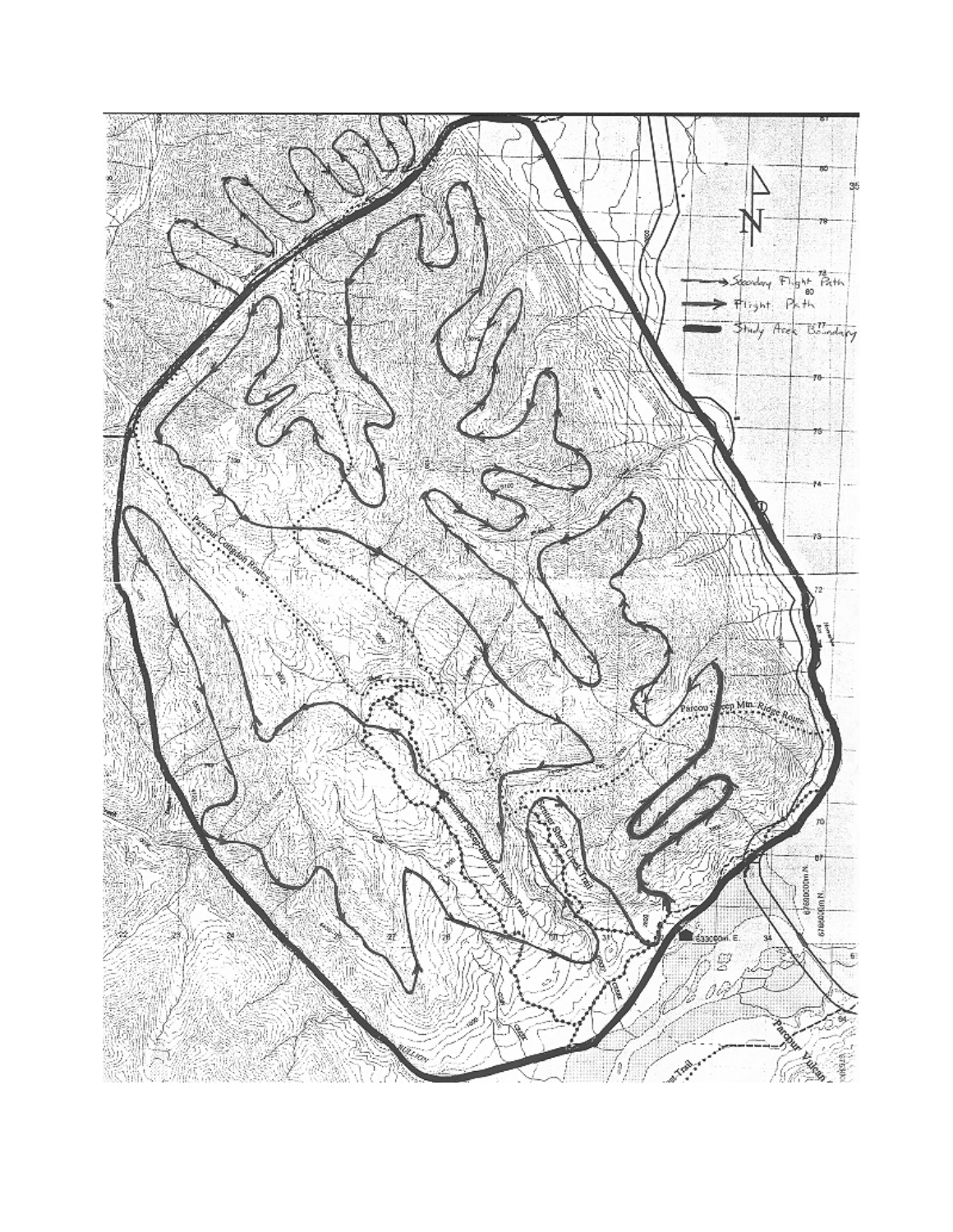### **Results**

Since the 2001 survey, the total number of sheep has increased to 302 animals from 279. A healthy lamb crop is responsible for this increase as the herd produced 58 lambs compared to 19 in 2001. The ram and nursery classes were both down slightly with 105 and 139 animals from 113 and 147 in 2001. Table 1 shows 29 years of data with longterm averages for each classification with the resulting 2004 deviations and lamb to nursery sheep ratios (as a percentage).

## **Discussion**

In 2001, John Wilmshurst, a statistician for Parks Canada (Western Canada Service Centre, Winnipeg, MB.) conducted linear regressions of changes in animal density and compared them to the current density. The point at which the two lines intercept represents the carrying capacity (K). This data produced a K-value of 329.6, and the lower/upper confidence intervals (95%) are 319.9 and 340.4 respectively (Greer, 2001).

The 2004 total count for this population is 302, which is still below the K-value of 329.6. This suggests that there should be room for continuing growth, and there should be enough food to see the sheep through another winter.

Another indication of a growing population is shown by the YOY/Nursery ratio (2004-42%). Percentages below 25 are negative while those falling between 25 and 35 show stability, and any observations over 35% illustrate a growing population.

Thanks to the rising numbers of Snowshoe Hare (*Lepus americanus*), the 2005 lamb crop should be similar to, or above those of this year. A growing hare population should continue to 'reduce' predator pressure, as they are the favored source of food for coyotes, Golden Eagles, and the lynx (Gray, 1987). And, although coyote and lynx populations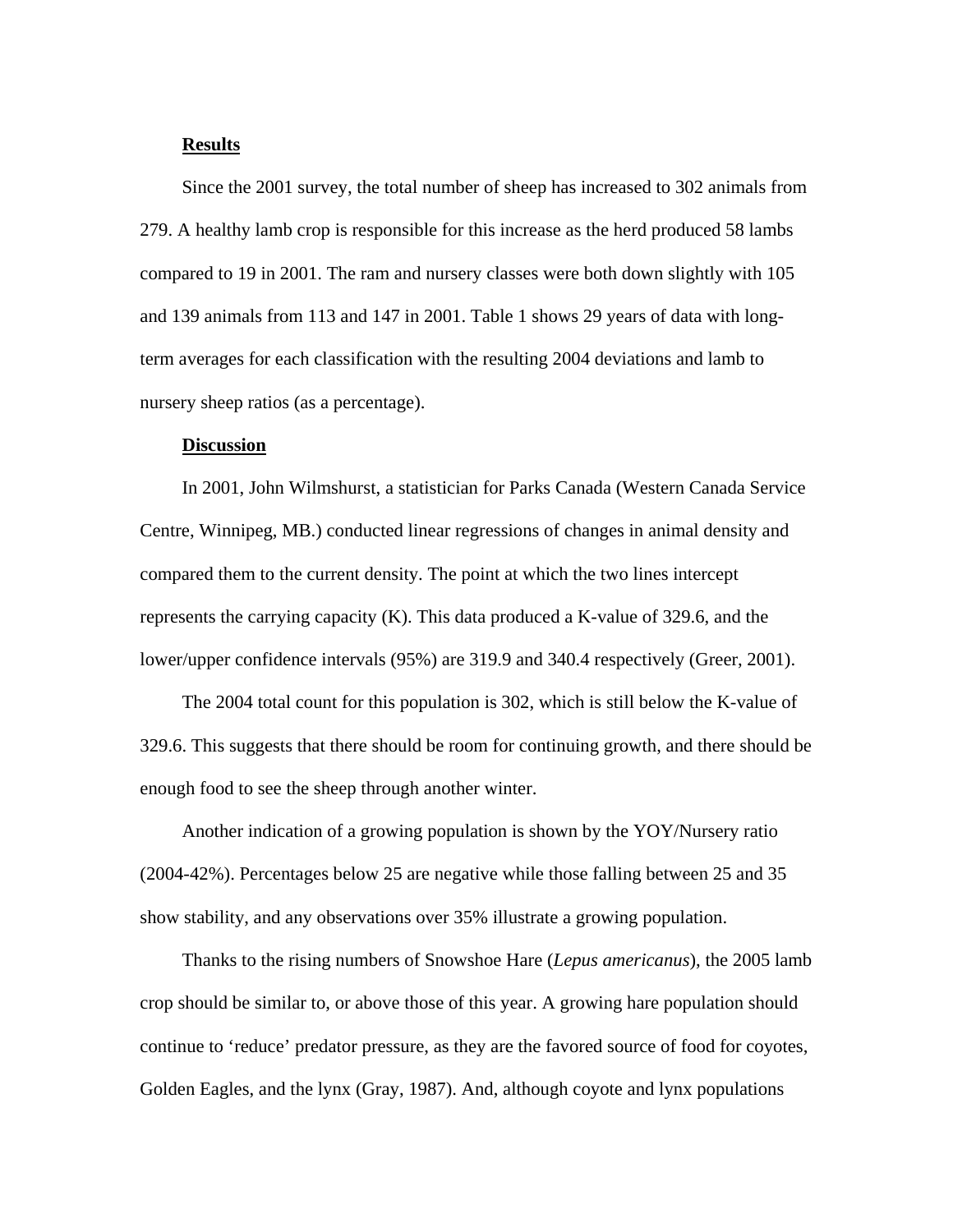should be on the rise, it is doubtful that sheep or lambs will be significantly affected. They (coyotes and lynx) should continue to focus on the Snowshoe Hare. Unfortunately for the sheep, the Snowshoe Hare won't help too much with their main predators (wolves, bears, and wolverine).

### **Recommendations**

- Sheep surveys should continue to be exercised with consistent timing and methods.
- In years (the year of and the two following) when the Snowshoe hare cycle is in the crash phase, our reconnaissance should be upgraded to assess the mortality among the young sheep of the year.
- Annual predator and vegetation surveys would help us in determining predator pressure and give us an indication of the net primary production for the area.
- A weather station at elevations of importance (lambing areas) would be beneficial to the continued monitoring of this population.
- Sheep Mountain should remain a special preservation area to protect plant species and to serve as a scientific control for other sheep populations.

#### **References**